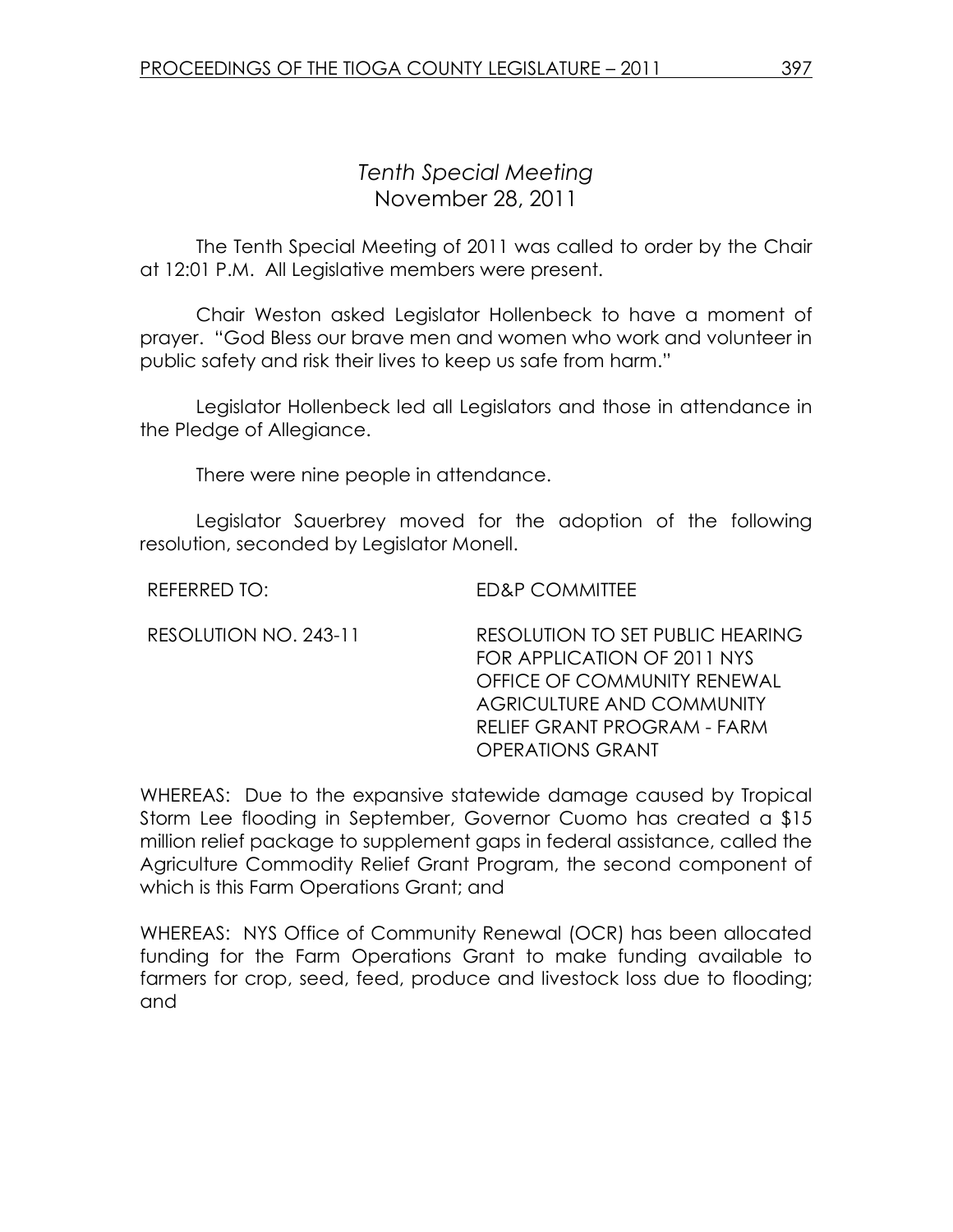WHEREAS: This is a non-competitive, imminent threat grant program in which farmers have already applied for the funds through NYS Department of Agriculture and Markets and the counties have been assigned as pass-through entities to disperse the funds to the farmers; and

WHEREAS: Farmers in Tioga County have requested a total of \$122,000 in replacement funds under this grant program and Tioga County is additionally eligible for up to 5% grant administration funds as well as 13% program delivery funds, and

WHEREAS: NYS Office of Community Renewal requires that counties hold one public hearing to solicit public input during the grant application process; therefore be it

RESOLVED: That the Tioga County Legislature does hereby set a public hearing for said grant application to be held on Thursday, December 8, 2011 at 1:00 PM in the Edward D. Hubbard Auditorium of the Tioga County Office Building located at 56 Main Street, Owego NY.

ROLL CALL VOTE

Yes – Legislators Hollenbeck, Huttleston, McEwen, Monell, Weston, Quinlan, Roberts, Sauerbrey, and Sullivan.

No –None.

Absent – None.

RESOLUTION ADOPTED.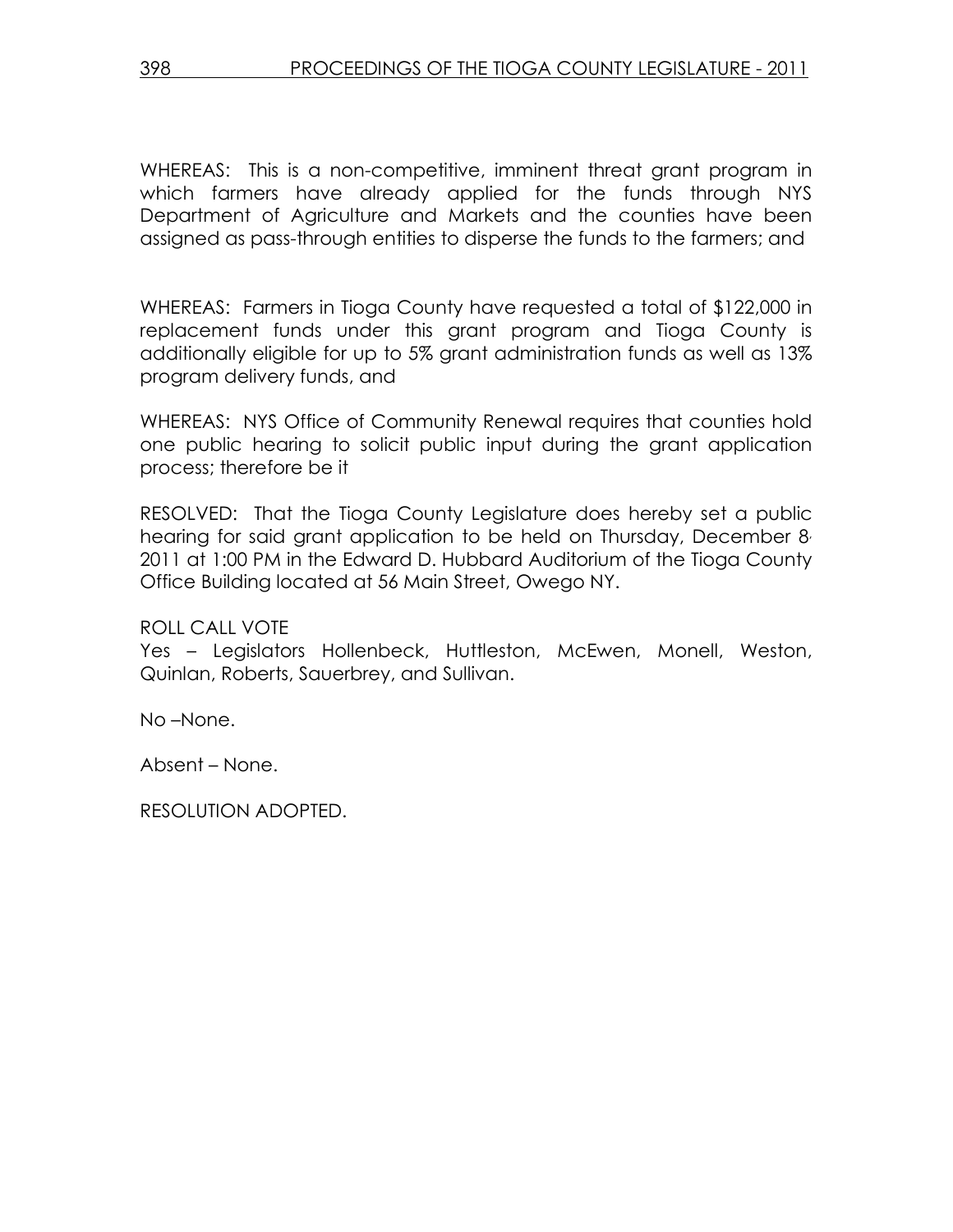Legislator McEwen moved for the adoption of the following resolution, seconded by Legislator Monell.

REFERRED TO: ED&P COMMITTEE

RESOLUTION NO. 244-11 RESOLUTION TO AUTHORIZE APPLICATION SUBMITTAL AND ACCEPTANCE OF 2011 NYS OFFICE OF COMMUNITY RENEWAL AGRICULTURE AND COMMUNITY RELIEF GRANT PROGRAM - FARM OPERATIONS GRANT

WHEREAS: Due to the expansive statewide damage caused by Tropical Storm Lee flooding in September, Governor Cuomo has created a \$15 million relief package to supplement gaps in federal assistance, called the Agriculture Commodity Relief Grant Program, the second component of which is this Farm Operations Grant; and

WHEREAS: NYS Office of Community Renewal (OCR) has been allocated funding for the Farm Operations Grant to make funding available to farmers for crop, seed, feed, produce and livestock loss due to flooding; and

WHEREAS: This is a non-competitive, imminent threat grant program in which farmers have already applied for the funds through NYS Department of Agriculture and Markets and the counties have been assigned as pass-through entities to disperse the funds to the farmers; and

WHEREAS: Farmers in Tioga County have requested a total of \$122,000 in replacement funds under this grant program and Tioga County is additionally eligible for up to 5% grant administration funds as well as 13% program delivery funds, and

WHEREAS: Tioga County Planning Department will be lead and handle all aspects of the grant program; therefore be it

RESOLVED: That the Tioga County Legislature does hereby authorize said NYS OCR grant application and authorize Legislature Chair signature on all grant-associated paperwork upon County Attorney review and approval; and be it further.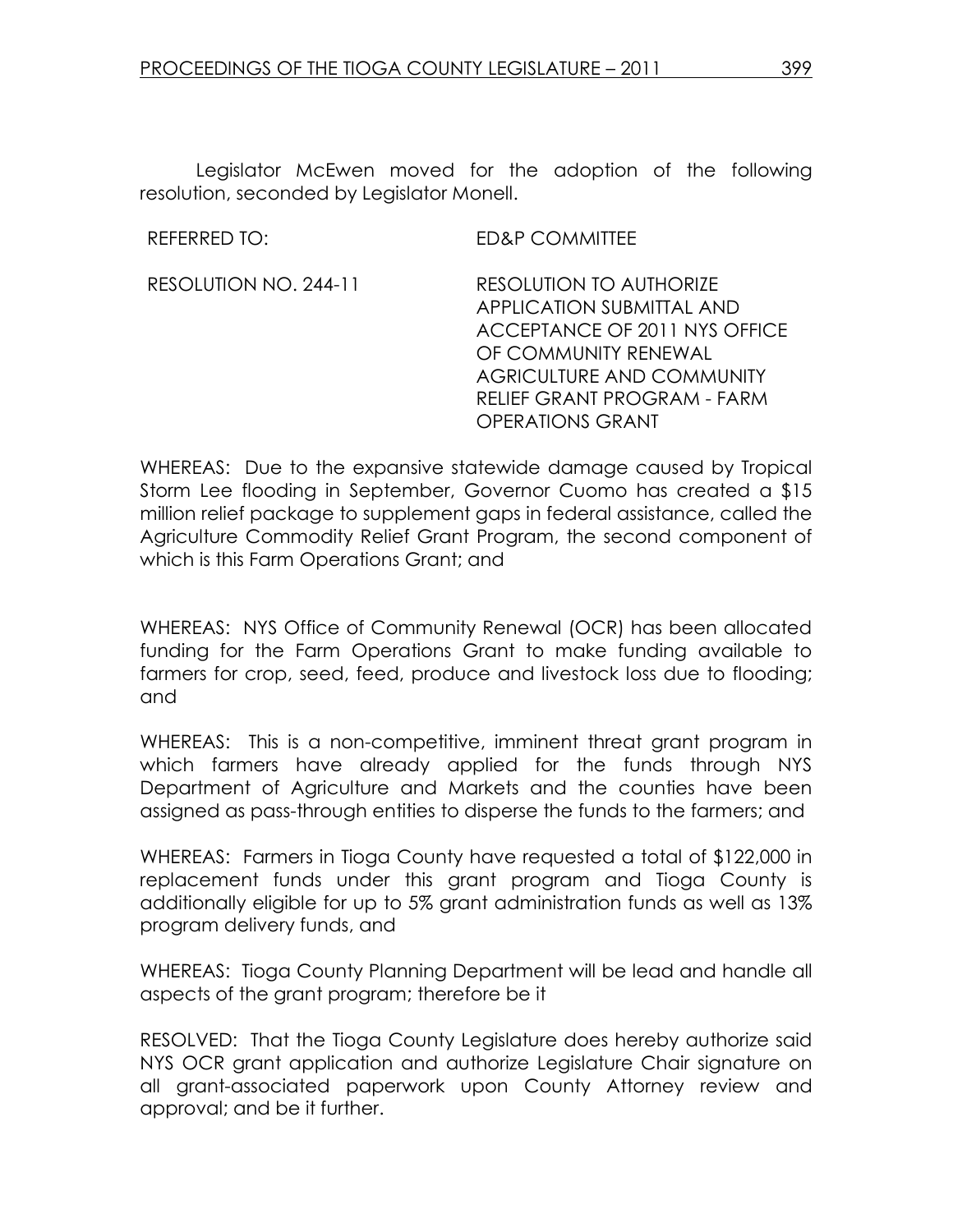RESOLVED: That the Tioga County Legislature does hereby accept said grant funds in the amount of \$122,000 plus grant administration and that the funds be appropriated to the following accounts:

From: CE4910.17 NYS OCR ACRF \$122,000

To: CE8688.40-487 NYS OCR ACRF Exp \$122,000

ROLL CALL VOTE

Yes – Legislators Hollenbeck, Huttleston, McEwen, Monell, Weston, Quinlan, Roberts, Sauerbrey, and Sullivan.

No –None.

Absent – None.

RESOLUTION ADOPTED.

 Legislator McEwen moved for the adoption of the following resolution, seconded by Legislator Sauerbrey.

| <b>FINANCE COMMITTEE</b> |
|--------------------------|
|                          |

RESOLUTION NO. 245-11 TRANSFER OF FUNDS TROPICAL STORM LEE CAPITAL ACCOUNT TREASURER'S OFFICE

WHEREAS: Resolution No. 180-11 appropriated \$1,000,000 for flood related expenses to Account H1624.20 Tropical Storm Lee-Capital; and

WHEREAS: Resolution No. 198-11 appropriated \$500,000 for flood related expenses to Account H1625.20 Tropical Storm Lee-Expenditures; and

WHEREAS: The expenditures have exceeded the \$500,000 in the capital expenditure account H1625.20; therefore be it

RESOLVED: That the sum of \$500,000 be transferred from Tropical Storm Lee-Capital Account H1624.20 to Tropical Storm Lee-Expenditures Account H1625.20.